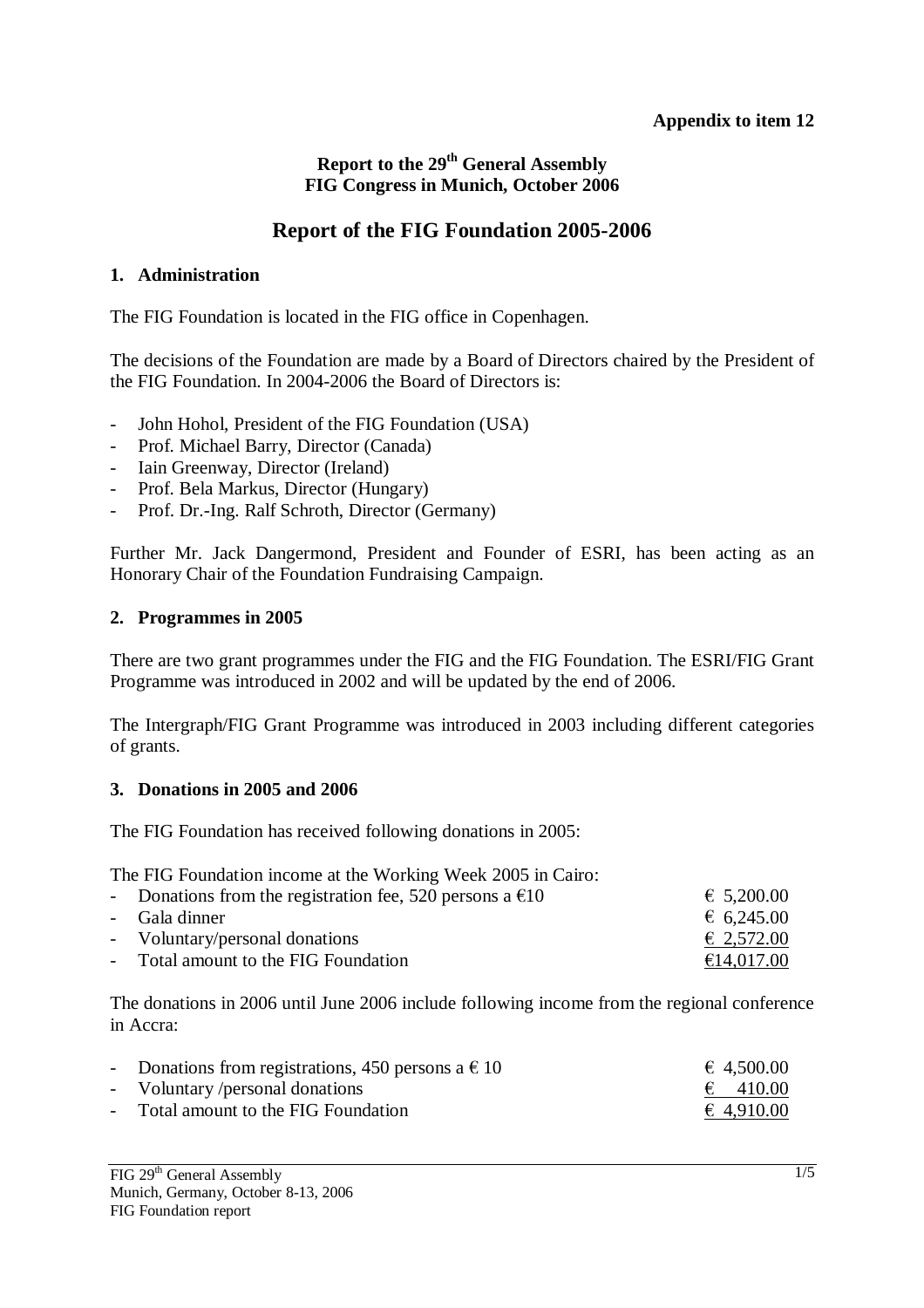List of donators in conjunction to the Working Week in Cairo and the regional conference in Accra

#### **Donations in Cairo**

Rürup Klaus Djaba Stephen Drees Andreas Foster Robert Ives Jerome Morley Andrew Brock John Kuleta Abdurrahman Onsrud Helge Schroth Ralf Teetzmann Volkmar Mamat Hanafi Markus Bela Aiken Patrick Burmanje Dorine Cavero Pedro Curnow Jim Elmstrøm Henning Graeff Hagen Higgins Matt Lemmen Christaan Mihály Szabolcs Mjøs Leiv Bjarte Mohammad Mohseen Roojee Nabutola Wafula Rek Christof Schøler Kjeld Lohmann Smejkal David Thoene Karl-Friedrich van der Molen Paul Mateus Sanabria Rubén Darío Nishimoto Yoshiaki Rydval Jiri Slaboch Vaclav Tomandl Libor

#### **Donations in Accra**  Morley Andrew Foster Robert Greenway Iain Schroth Ralf Barnasconi Godfried Lemmen Christiaan van der Molen Paul Teo CheeHai Daniilidis Konstantinos Zuelsdorf Guenther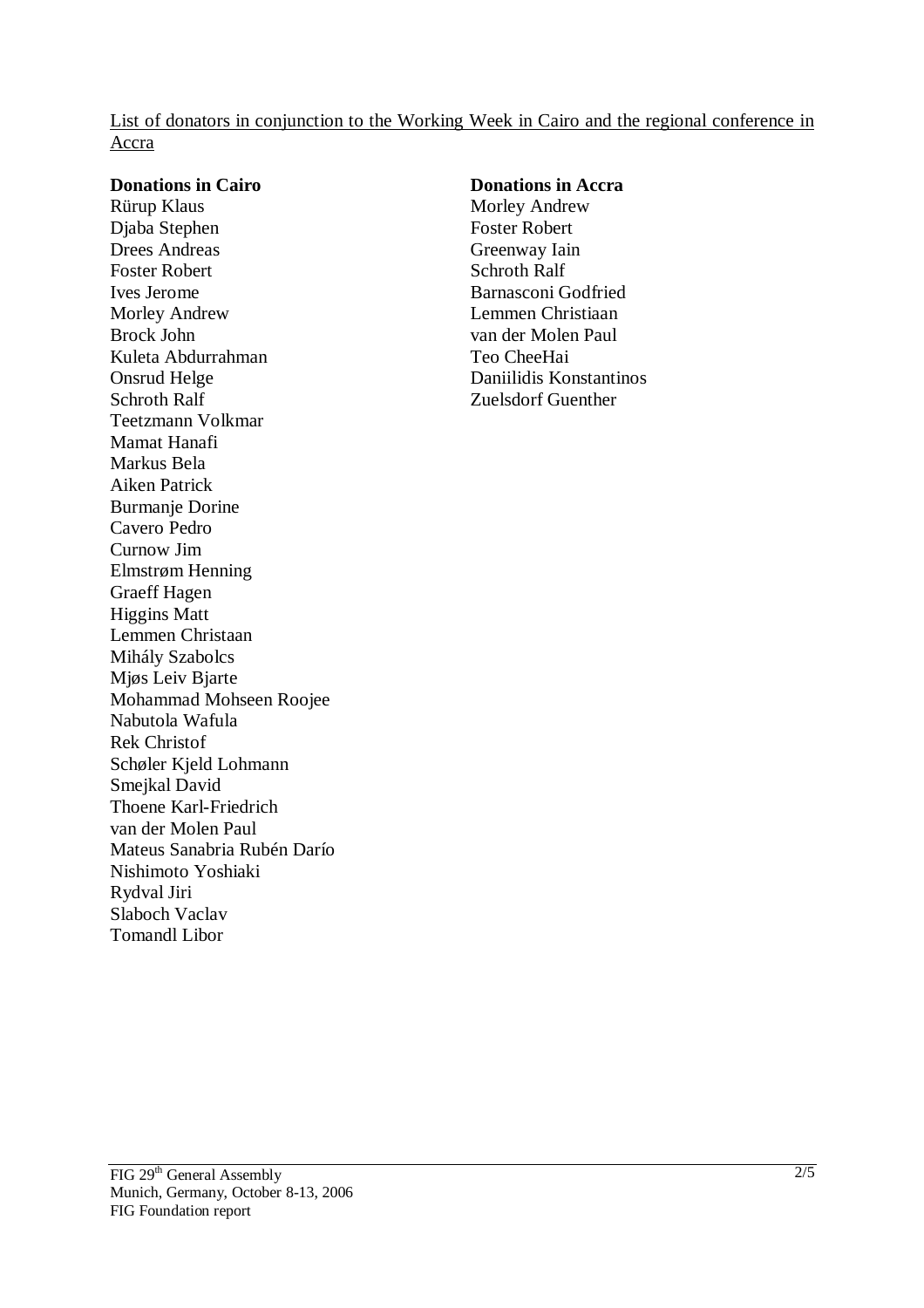# **4. Grants 2005**

The FIG Foundation gave 7 grants to following applicants – total number of applications was  $14.$ 

- **Parama Anandan,** India Managing Land Information for Urban Governance in Botswana
- **Daniel Paez, Australia** Capacity Building and Postgraduate Research in Land Tenure and Cadastral Systems in Southern Africa
- **Ganesh Prasad,** Nepal Increasing the Range of Services of the Colombian Surveyors by Demonstrating DISCUSS, a Decision Support System that Uses Latest Surveying Technologies
- **Karin Viergever**, United Kingdom The Argentine Cadastre over the Last Fifty Years and an Overview of the Brazilian Cadastre
- **Mia Flores-Borquez** , United Kingdom Assessment of Kenya's Readiness for NSDI
- **Emmanuel Tembo, Botswana**
- **Hasanuddin Zainal Abidin,** Indonesia

The total amount of grants in 2005 was  $\epsilon$ 7.382.

The Board of Directors has announced the grants from The FIG Foundation for 2006. Applications shall be submitted to the FIG Foundation at the FIG Office by **31 August 2006**. The FIG Foundation offers total grants up to  $\epsilon$ 20,000 in 2006. The maximum grant will normally be about  $\epsilon$ 1,000 per applicant.

## **5. Accounts 2005**

The income statement for 2005 and the balance sheet at 31 December 2005 are attached to this report.

The total income in 2005 was  $\epsilon$ 15,733 and expenses  $\epsilon$ 5,483 which gives the net result of €10,250

The total assets are €98,904

**John Hohol**  President of the FIG Foundation

July 2006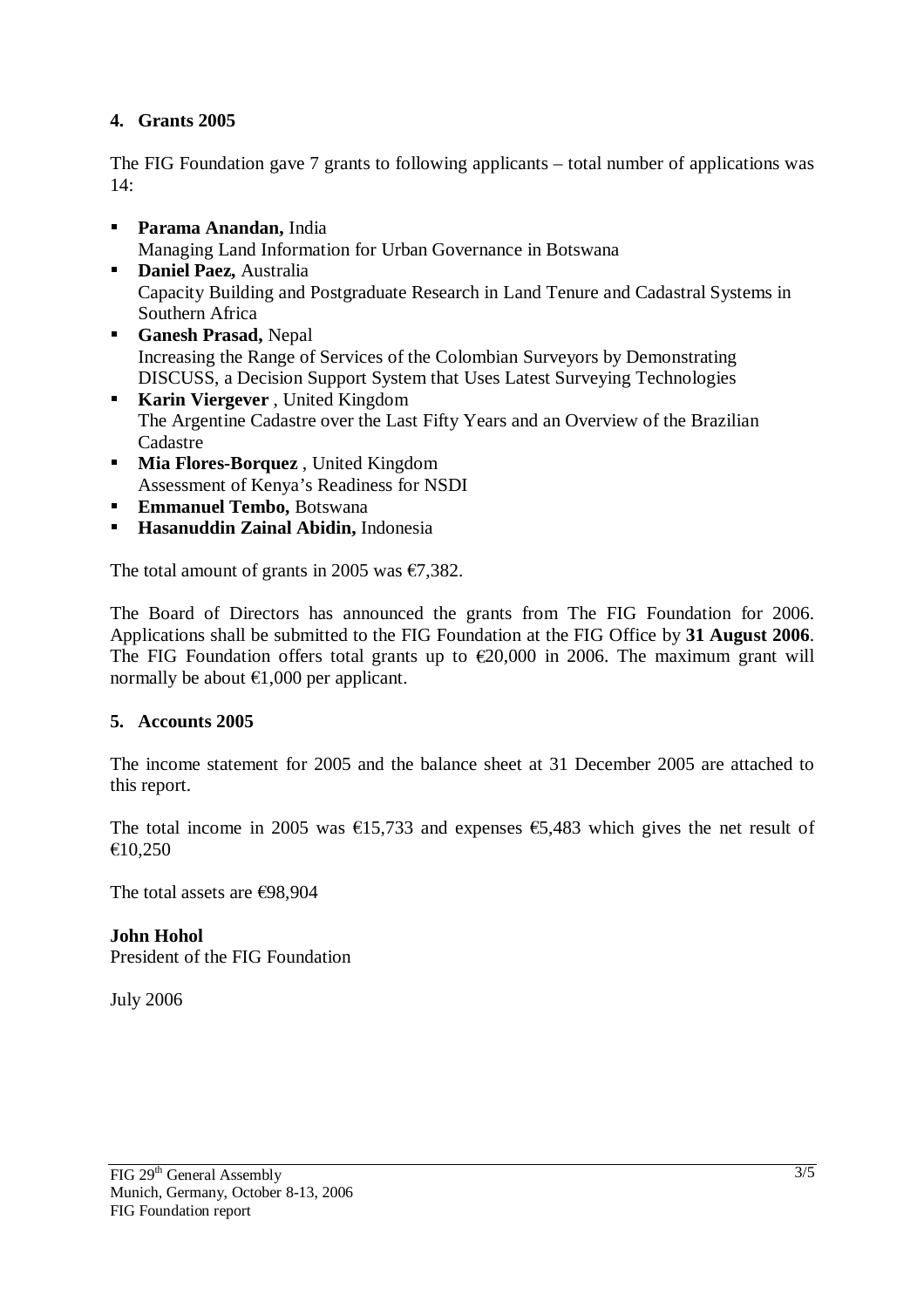|                                  |  | The FIG Foundation |            |                |            |  |
|----------------------------------|--|--------------------|------------|----------------|------------|--|
| <b>Income statement for 2005</b> |  |                    |            |                |            |  |
|                                  |  |                    |            |                |            |  |
|                                  |  | 2005               | 2004       | 2005           | 2004       |  |
|                                  |  | <b>DKK</b>         | <b>DKK</b> | <b>EUR</b>     | <b>EUR</b> |  |
| Profit, the FIG Foundation       |  |                    |            |                |            |  |
| <b>Income</b>                    |  |                    |            |                |            |  |
| Donations:                       |  |                    |            |                |            |  |
| Personal donations               |  | 19.190             | 10.526     | 2.572          | 1.415      |  |
| Other donations                  |  | $\boldsymbol{0}$   | 3.722      | $\overline{0}$ | 500        |  |
| FIG Conferences:                 |  |                    |            |                |            |  |
| Working Week                     |  | 85.389             | 83.007     | 11.445         | 11.160     |  |
| <b>Bank</b> interest             |  | 12.804             | 7.751      | 1.716          | 1.042      |  |
| <b>Income</b>                    |  | 117.383            | 105.006    | 15.733         | 14.117     |  |
| <b>Expenses</b>                  |  |                    |            |                |            |  |
| Foundation dinner                |  | $\mathbf{0}$       | 27.545     | $\mathbf{0}$   | 3.703      |  |
| Grants                           |  | 55.071             | 37.464     | 7.382          | 5.037      |  |
| <b>Bank</b> costs                |  | 1.697              | 1.241      | 227            | 167        |  |
| Fluctuation                      |  | $-15.859$          | 13.054     | $-2.126$       | 1.755      |  |
| Various                          |  | $\boldsymbol{0}$   | 941        | $\mathbf{0}$   | 128        |  |
| <b>Expenses</b>                  |  | 40.909             | 80.245     | 5.483          | 10.790     |  |
| Net profit                       |  | 76.474             | 24.761     | 10.250         | 3.327      |  |
|                                  |  |                    |            |                |            |  |